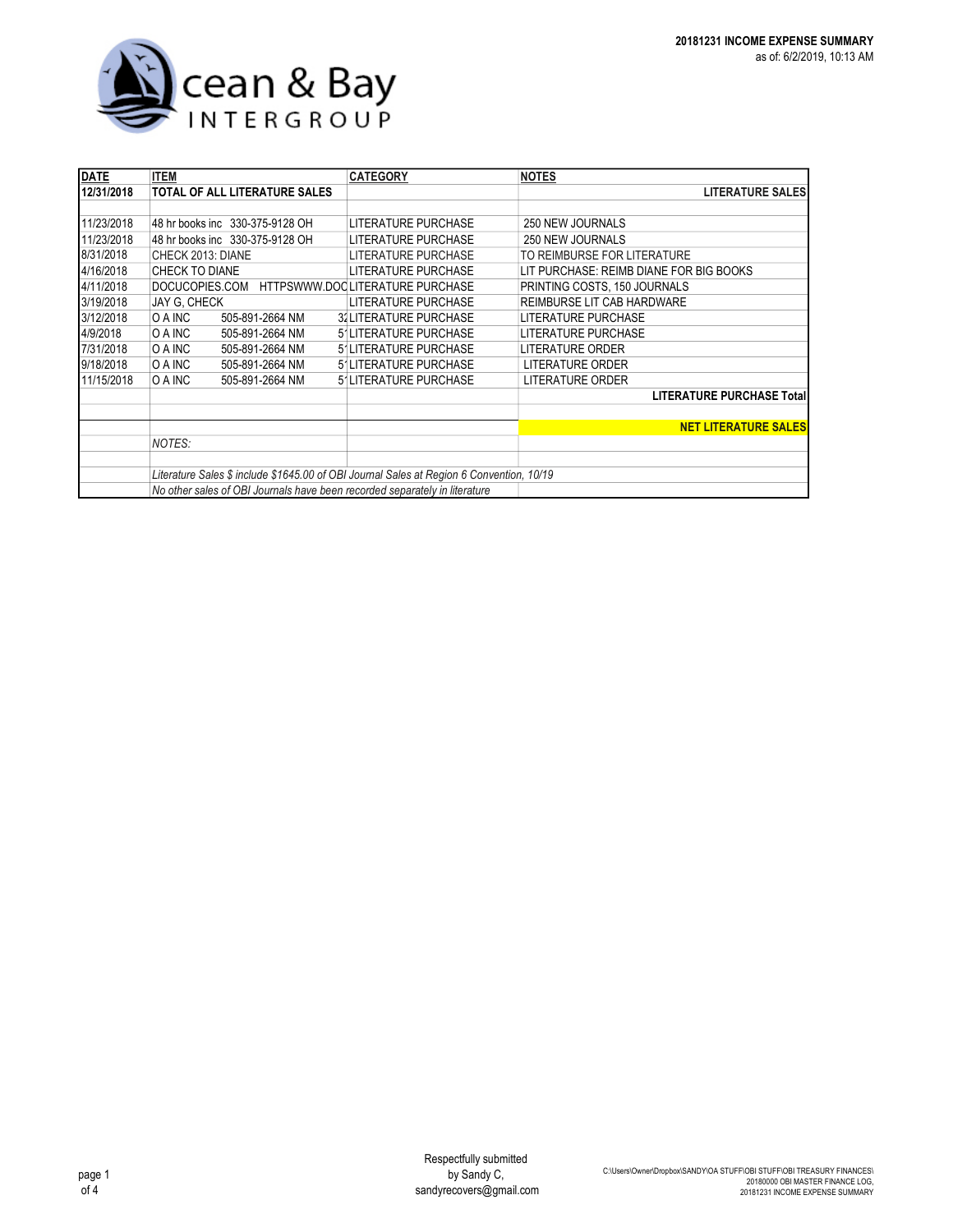

| 12/31/2018 | <b>TOTAL OF ALL DONATIONS</b>                                                           |                                   | <b>DONATIONS</b>                                                                                                                  |
|------------|-----------------------------------------------------------------------------------------|-----------------------------------|-----------------------------------------------------------------------------------------------------------------------------------|
| 8/17/2018  | CHECK 2014: STATE OF RI                                                                 | MONTHLY OPERATIONS                | RI CORP DATABASE FILING                                                                                                           |
| 1/11/2018  | <b>CONSTANT CONTACT</b>                                                                 | MONTHLY OPERATIONS                | <b>MONTHLY</b>                                                                                                                    |
| 2/12/2018  | CONSTANT CONTACT                                                                        | MONTHLY OPERATIONS                | <b>MONTHLY</b>                                                                                                                    |
| 3/8/2018   | CONSTANT CONTACT                                                                        | MONTHLY OPERATIONS                | ANNUAL, THRU 3/?/19                                                                                                               |
| 1/2/2018   | <b>VERIZON</b>                                                                          | MONTHLY OPERATIONS                | <b>MONTHLY</b>                                                                                                                    |
| 1/31/2018  | <b>VERIZON</b>                                                                          | MONTHLY OPERATIONS                | <b>MONTHLY</b>                                                                                                                    |
| 3/5/2018   | <b>VERIZON</b>                                                                          | MONTHLY OPERATIONS                | <b>MONTHLY</b>                                                                                                                    |
| 4/2/2018   | <b>VERIZON</b>                                                                          | <b>MONTHLY OPERATIONS</b>         | <b>MONTHLY</b>                                                                                                                    |
| 5/2/2018   | <b>VERIZON</b>                                                                          | MONTHLY OPERATIONS                | <b>MONTHLY</b>                                                                                                                    |
| 5/31/2018  | <b>VERIZON</b>                                                                          | <b>MONTHLY OPERATIONS</b>         | <b>MONTHLY</b>                                                                                                                    |
| 7/3/2018   | <b>VERIZON</b>                                                                          | MONTHLY OPERATIONS                | <b>MONTHLY</b>                                                                                                                    |
| 7/31/2018  | <b>VERIZON</b>                                                                          | <b>MONTHLY OPERATIONS</b>         | <b>MONTHLY</b>                                                                                                                    |
| 9/4/2018   | <b>VERIZON</b>                                                                          | MONTHLY OPERATIONS                | <b>MONTHLY</b>                                                                                                                    |
| 10/2/2018  | <b>VERIZON</b>                                                                          | MONTHLY OPERATIONS                | <b>MONTHLY</b>                                                                                                                    |
| 10/31/2018 | <b>VERIZON</b>                                                                          | MONTHLY OPERATIONS                | <b>MONTHLY</b>                                                                                                                    |
| 12/4/2018  | <b>VERIZON</b>                                                                          | MONTHLY OPERATIONS                | <b>MONTHLY</b>                                                                                                                    |
| 4/4/2018   | <b>WAL-MART</b>                                                                         | MONTHLY OPERATIONS                | <b>QUARTERLY RENT DONATIONS</b>                                                                                                   |
| 6/26/2018  | <b>WAL-MART</b>                                                                         | <b>MONTHLY OPERATIONS</b>         | <b>QUARTERLY RENT DONATIONS</b>                                                                                                   |
| 9/14/2018  | <b>WAL-MART</b>                                                                         | MONTHLY OPERATIONS                | <b>QUARTERLY RENT DONATIONS</b>                                                                                                   |
| 11/14/2018 | <b>WAL-MART</b>                                                                         | MONTHLY OPERATIONS                | QUARTERLY RENT DONATIONS                                                                                                          |
| 6/8/2018   | WIX.COM                                                                                 | MONTHLY OPERATIONS                | ANNUAL FEE. WITH NO WIX ADS                                                                                                       |
|            |                                                                                         |                                   | <b>MONTHLY OPERATIONS Total</b>                                                                                                   |
|            |                                                                                         |                                   |                                                                                                                                   |
| 5/2/2018   | <b>CHECK TO ANTHONY</b>                                                                 | <b>REGION 6 ASSEMBLY, 2 TRIPS</b> | REIMBURSE ANTHONY, TRAVEL EXPENSES                                                                                                |
| 5/10/2018  | CHECK TO JAY                                                                            | REGION 6 ASSEMBLY, 2 TRIPS        | REIMBURSE JAY FOR NEWCOMER LABELS                                                                                                 |
| 10/3/2018  | CHECK TO JAY                                                                            | REGION 6 ASSEMBLY, 2 TRIPS        | REIMBURSE R6 FALL ASSEMBLY EXPENSES                                                                                               |
| 4/16/2018  | CHILI'S COLONIE COLONIE<br><b>NY</b>                                                    | REGION 6 ASSEMBLY, 2 TRIPS        | REGION 6 ASSEMBLY 4/18: MEALS                                                                                                     |
| 4/16/2018  | MCDONALD'S F25933 CHARLTON CITYIREGION 6 ASSEMBLY, 2 TRIPS                              |                                   | REGION 6 ASSEMBLY 4/18: MEALS                                                                                                     |
| 4/16/2018  | RED LION HOTEL ALBANY<br>ΝY                                                             | REGION 6 ASSEMBLY, 2 TRIPS        | REGION 6 ASSEMBLY 4/18: HOTEL ROOM                                                                                                |
| 4/16/2018  | <b>NY</b><br>RED LION HOTEL ALBANY                                                      | REGION 6 ASSEMBLY, 2 TRIPS        | REGION 6 ASSEMBLY 4/18: HOTEL ROOM                                                                                                |
| 4/17/2018  | <b>NY</b><br>RED LION HOTEL ALBANY                                                      | REGION 6 ASSEMBLY, 2 TRIPS        | REGION 6 ASSEMBLY 4/18: MEALS                                                                                                     |
|            |                                                                                         |                                   | REGION 6 ASSEMBLY, 2 TRIPS Total                                                                                                  |
|            |                                                                                         |                                   |                                                                                                                                   |
| 4/20/2018  | <b>CITIZENS ATM</b>                                                                     | <b>WORKSHOP EXPENSES</b>          | CASH FOR CHANGE FOR 4/21 WORKSHOP                                                                                                 |
| 4/23/2018  | <b>DEPOSIT</b>                                                                          | WORKSHOP EXPENSES                 | CASH FOR CHANGE, RETURNED TO ACCOUNT                                                                                              |
| 4/23/2018  | MICHAELS STORE SMITHFIELD RI                                                            | WORKSHOP EXPENSES                 | SUPPLIES FOR 4/21 WORKSHOP                                                                                                        |
| 3/8/2018   | SUSANNA, CHECK                                                                          | <b>WORKSHOP EXPENSES</b>          | REIMBURSE KENT HOSP WSHOP DONATION                                                                                                |
|            |                                                                                         |                                   | <b>WORKSHOP EXPENSES Total</b>                                                                                                    |
|            |                                                                                         |                                   |                                                                                                                                   |
| 11/20/2018 | APP QR CODE GENERABIELEFELD                                                             | PI/PO EXPENSES                    | FOR PI/PO POSTER, 1 YEAR SUB                                                                                                      |
| 10/3/2018  | CHECK TO JAY                                                                            | PI/PO EXPENSES                    | REIMBURSE PI/PO EXPENSE                                                                                                           |
| 11/14/2018 | CHECK TO KARA                                                                           | PI/PO EXPENSES                    | REIMBURSE PI/PO POSTER PRINTING                                                                                                   |
| 11/20/2018 | <b>EXCHANGE FEE</b>                                                                     | PI/PO EXPENSES                    | FOR PI/PO POSTER, 1 YEAR SUB                                                                                                      |
| 5/23/2018  | O A INC<br>505-891-2664 NM                                                              | 55 PI/PO EXPENSES                 | PI/PO ORDER                                                                                                                       |
|            |                                                                                         |                                   | <b>PI/PO EXPENSES Total</b>                                                                                                       |
|            |                                                                                         |                                   |                                                                                                                                   |
|            |                                                                                         |                                   | <b>ALL EXPENSES Subtotal</b>                                                                                                      |
|            |                                                                                         |                                   | <b>2018 NET SURPLUS? IN OPERATIONS</b>                                                                                            |
|            |                                                                                         |                                   | 2018 recommended donation to WSO, 30% of surplus<br>2018 recommended donation to R6, 10% of surplus<br>recommended donation total |
|            | NOTES:                                                                                  |                                   |                                                                                                                                   |
|            |                                                                                         |                                   |                                                                                                                                   |
|            | 2019 WSBC Expenses, Awards & Funds Raised have been excluded from this report.          |                                   |                                                                                                                                   |
|            | Donations made to WSO & Region 6 on behalf of 2017 have been excluded from this report. |                                   |                                                                                                                                   |
|            |                                                                                         |                                   |                                                                                                                                   |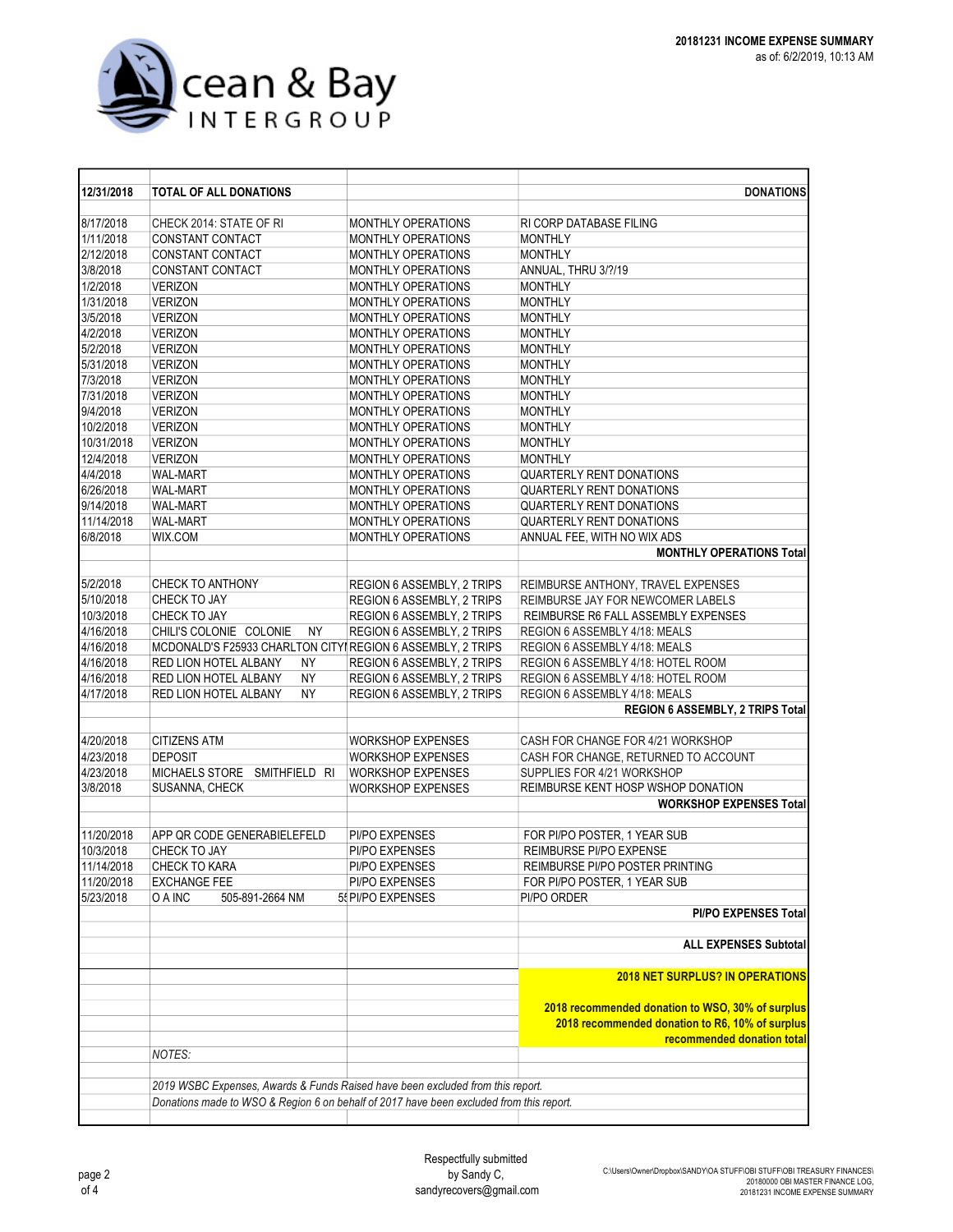

| <b>AMOUNT</b> |             |  |  |
|---------------|-------------|--|--|
| \$            | 4,614.65    |  |  |
|               |             |  |  |
| \$            | (905.26)    |  |  |
| \$            | (100.00)    |  |  |
| \$            | (99.50)     |  |  |
| \$            | (44.00)     |  |  |
| \$            | (815.67)    |  |  |
| \$            | (52.97)     |  |  |
| \$            | (378.00)    |  |  |
| \$            | (927.36)    |  |  |
| \$            | (396.48)    |  |  |
| \$            | (336.00)    |  |  |
| \$            | (378.00)    |  |  |
| \$            | (4, 433.24) |  |  |
|               |             |  |  |
| \$            | 181.41      |  |  |
|               |             |  |  |
|               |             |  |  |
|               |             |  |  |
|               |             |  |  |